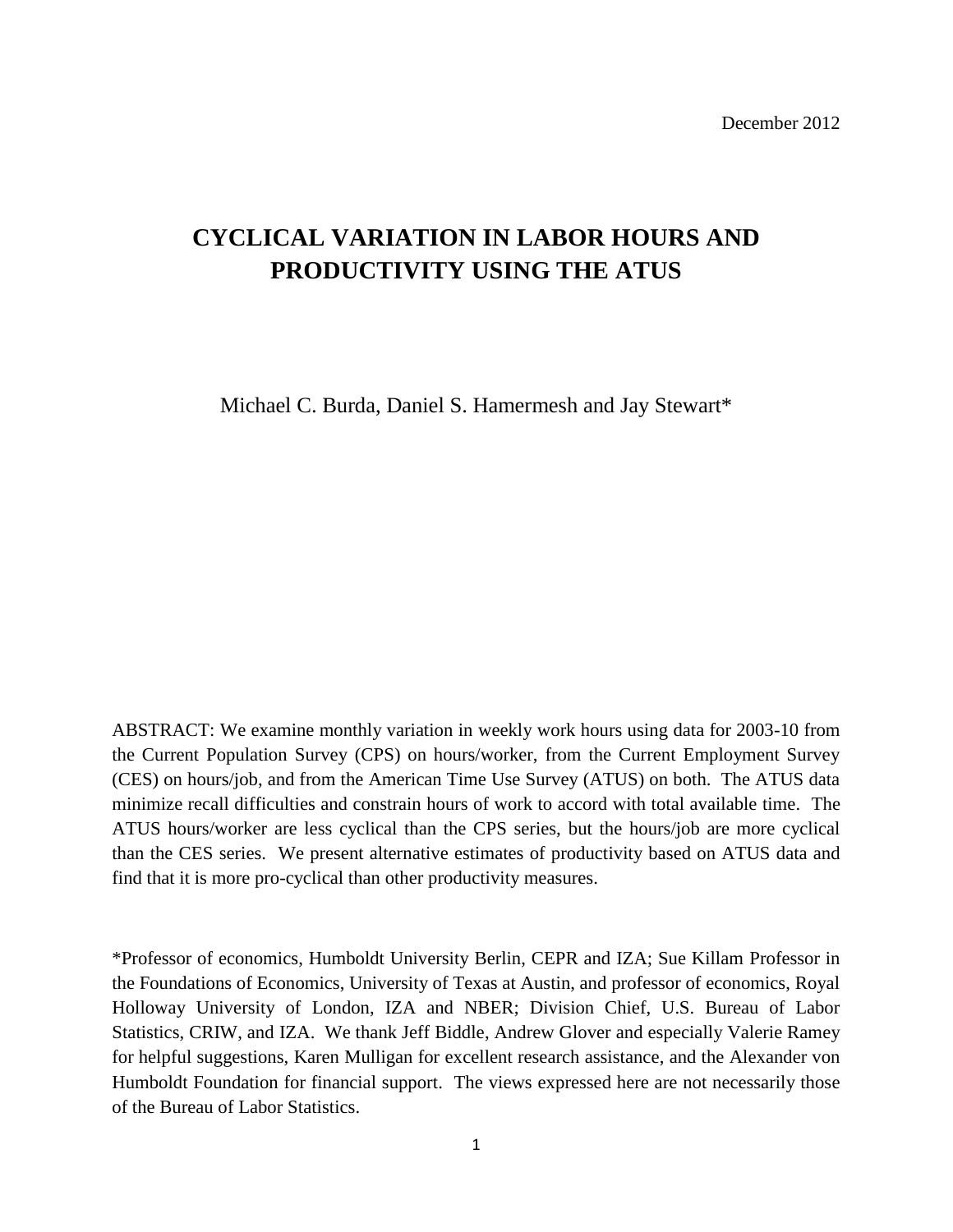### **I. Measuring Hours Over the Cycle**

A lively discussion has flared up over the role of labor productivity in the Great Recession (e.g., Jordi Galí and Thijs Rens 2010, Casey Mulligan 2011, Marcus Hagedorn and Iourii Manovskii, 2011; Ellen McGrattan and Edward Prescott 2012; Valerie Ramey, 2012). Resolving this issue depends critically on the measurement of the denominator, i.e. hours worked. In this study we report new estimates of work hours based on the American Time Use Survey (ATUS) that are significantly different from more conventional measures. These differences potentially shed new light on the behavior of labor productivity over the business cycle.

In the U.S. work hours are generally measured using either the establishment-based CES, which reports hours paid per job, or the household-based CPS, which reports hours worked per employed person. These measures have been used by macro- and labor economists in countless research studies, and are used by government officials and the financial press to draw inferences about the health of the economy. They tell different stories about long-term changes in work hours (Harley Frazis and Jay Stewart 2010), but less is known about their cyclical properties. How do they compare to those derived from a new household-based source of information on hours of work, the ATUS? In particular, does their cyclical variation properly measure the extent of declines in hours as unemployment rises?

### **II. Using the American Time Use Survey Over the Cycle**

 $\overline{\phantom{a}}$ 

Between 2003 and 2010 the ATUS collected over 110,000 time diaries, about 1700 per month in 2003 and about 1000 per month thereafter.<sup>1</sup> Of the respondents, over 68,000 reported working during the seven-day period ending on their diary day. The 96 months of data, coupled

<sup>&</sup>lt;sup>1</sup>See Daniel Hamermesh et al. (2005) for a description of the survey methods and potential uses. The ATUS is the only ongoing time-use survey in the world.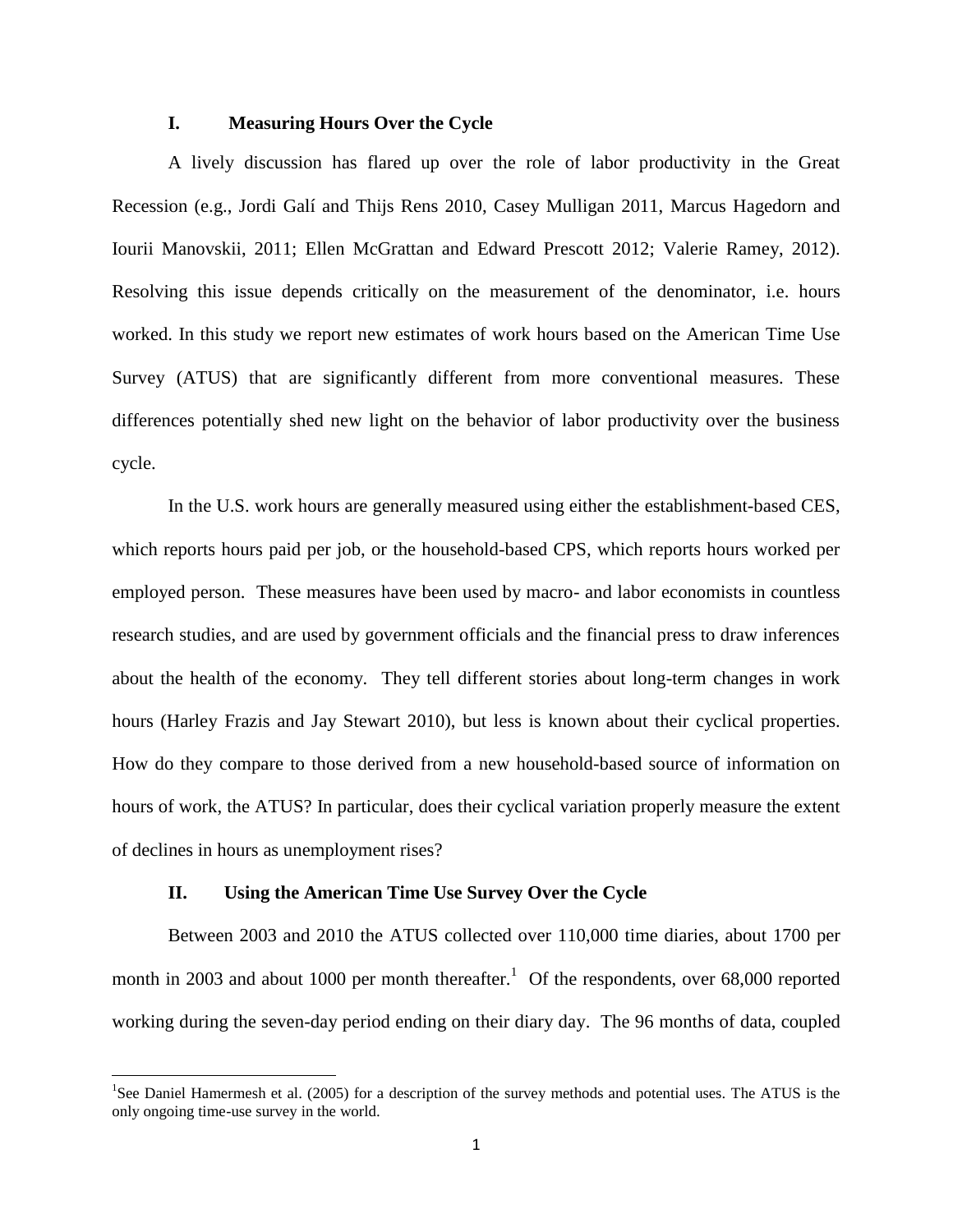with eight years of macroeconomic fluctuations, allow us to begin to examine cyclicality in hours of work from these time diaries and to compare them to that in other measures. The effects of cyclical variations in market work on non-market time reported in the time diaries have been examined (Michael Burda and Hamermesh 2010; Mark Aguiar et al. 2011). Our focus here is on the cyclical properties of work hours themselves in these data.

In this initial look at the data, we compare the ATUS estimates to the conventional monthly CPS and CES series. The CPS estimates, *CPSALL*, are actual (not usual) weekly hours on all jobs estimated over individuals 16+ who were employed and worked during the CPS reference week. The establishment-based CES publishes two weekly hours series, one covering production and non-supervisory workers (*CESPNS*), one covering all employees (*CESALL*). Both series measure hours paid and are computed on a per-job basis. The all-employee series is more comparable to *CPSALL*, but it is only available since March 2006. We thus use *CESPNS* for a comparison covering the entire 2003-10 period and *CESALL* for the shorter period 2006:03 - 2010:12. The CES does not include any demographic information, so both CES series include workers of all ages.

Our ATUS sample includes all respondents 15+ who reported that they were employed and worked in the last seven days.<sup>2</sup> For each job we calculated work time as minutes of work on that job plus work breaks of 15 minutes or less plus travel between job sites (same job), and multiplied by  $7/60$  to convert from minutes per day to hours per week.<sup>3</sup> For the comparison to

 $2$ Note that the CPS and ATUS samples include unpaid family workers and the self-employed. The inclusion of 15year-olds should not affect the CPS-ATUS comparison.

<sup>3</sup>*AJOB* thus includes the aggregate coded 0501 in the ATUS, excluding 050102, which is added to form *APERS*, as are the small amounts of break and travel time. We also experimented with narrower measures that exclude short breaks and within-job travel, and even broader measures that add in work-related activities (coded 0502). The broader measures performed almost identically to their counterparts used here, while the narrower measures behaved slightly differently. The ATUS averages are all calculated using the ATUS final sampling weights. We exclude time spent on other income-generating activities.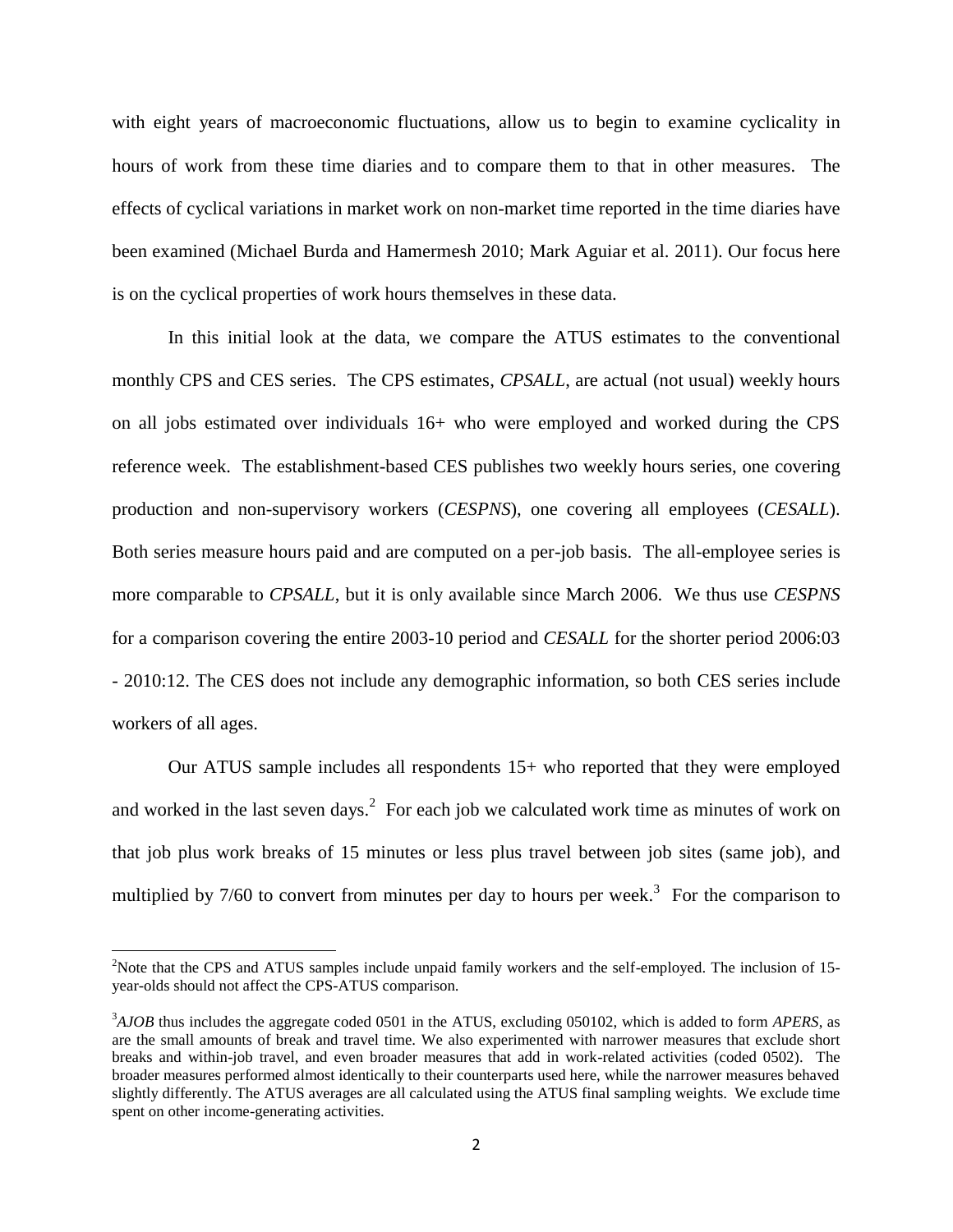the CPS series we summed hours worked on all jobs that each worker held and computed average weekly hours on a per-person basis (*APERS*). For the comparisons to CES hours we treated each job as a separate observation and computed average weekly hours on a per-job basis using the CPS weight for each worker for that job (*AJOB*).

While our main interest is in differences in the cyclical behavior of these series, a comparison of their levels, presented in Table 1, is also interesting. *AJOB* hours are slightly higher than *CESPN*S hours. The difference, however, almost disappears in the comparison to *CESALL* (as the inclusion in the latter of supervisors, whose paid hours are longer, suggests it would). *APERS* reports about 1 hour less per week on average than does *CPSALL*. This difference is large, but it is consistent with results in Frazis and Stewart (2004) that average weekly hours computed over CPS reference weeks are about 1.3 hours higher than when the average is computed over all weeks, and with the difference between diary hours and responses to a CPS-like question in F. Thomas Juster and Frank Stafford (1991, p.483). Finally, monthly time-series variation in the ATUS measures is greater than in any of the other measures, not surprising given the relatively few observations each month compared to the numbers of workers in the CPS and establishments in the CES.

Figure 1 graphs smoothed seasonally unadjusted measures of *AJOB*, *CESPNS* and *CESALL*, and the seasonally adjusted aggregate unemployment rate.<sup>4</sup> The CES series clearly rose slightly from 2003 to the cyclical peak in 2007 and dropped during the Great Recession. While it is less clear because of the ATUS sampling variability, it appears that *AJOB* shows similar

<sup>&</sup>lt;sup>4</sup>The filter attaches weights of 1, 2, 3, 2 and 1 to the monthly observations centered on the current observation. The figures show the smoothed measures only to make the relationships to aggregate unemployment somewhat less opaque by reducing the sampling variance in the ATUS measures.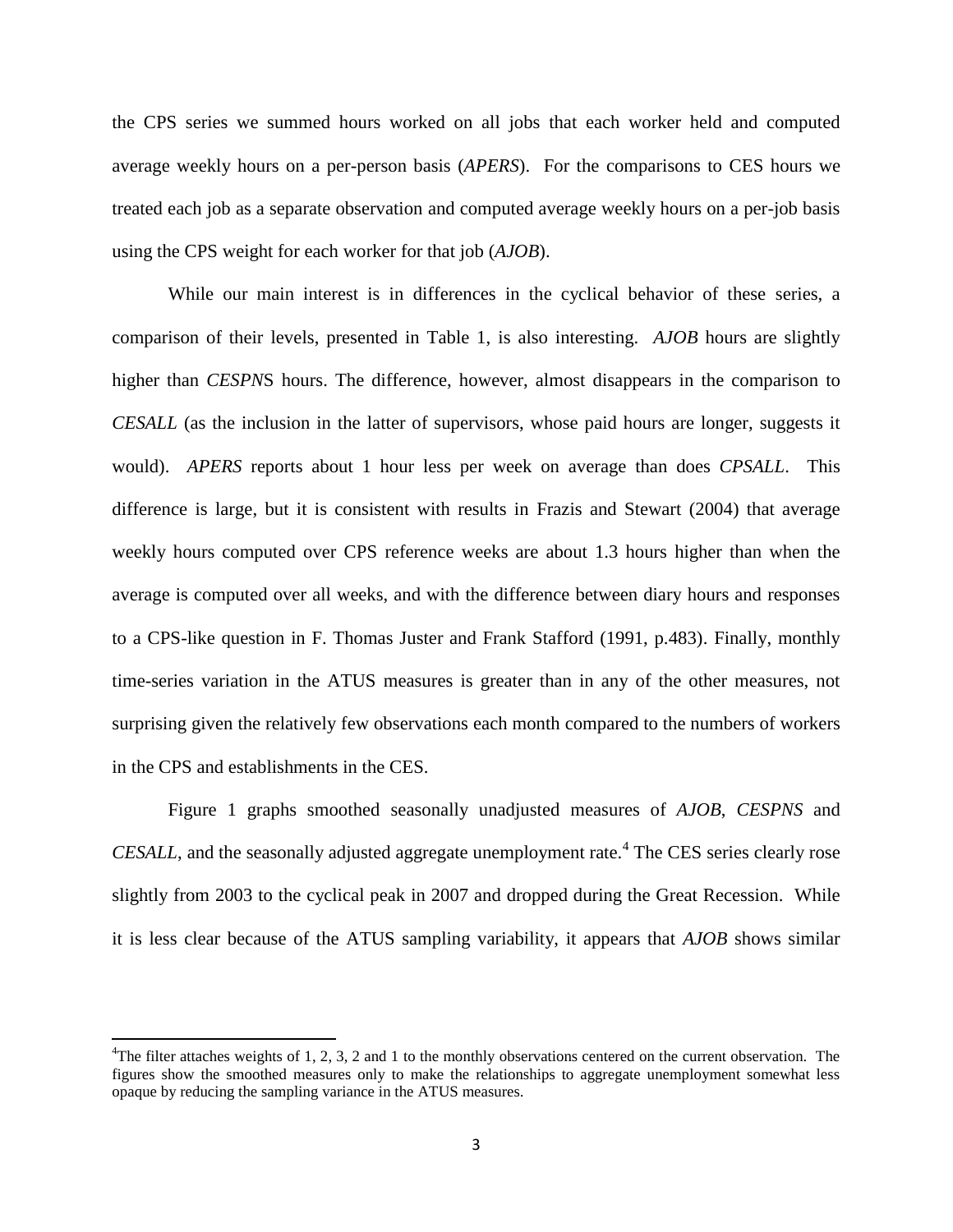cyclical patterns. Figure 2 graphs *APERS* and *CPSALL* along with the aggregate unemployment rate. As with the jobs-based measures, both series are pro-cyclical.

That the series within each pair appear to move in the same directions is interesting. But if they always moved identically, the ATUS data would not add much to our understanding of cyclical variations in work time. To examine this issue we regressed *APERS* on *CPSALL* and *AJOB* on *CESPNS*. All of the series in both equations are smoothed and seasonally unadjusted, and both equations include a vector of monthly indicators. Tests for stationarity of the unsmoothed series soundly reject the null hypothesis of unit roots—we are not just demonstrating that there are trends in these series.<sup>5</sup>

Table 2 lists the estimates and their standard errors, for the entire sample period, then for the shorter period using *CESALL* in addition to *CESPNS*. 6 Examining first the relationship between *APERS* and *CPSALL*, ATUS reports of total hours worked vary less cyclically, and significantly so (p=0.04) than those in the standard CPS data. This suggests that the cyclical variability of hours is stronger in the standard recall data than in time diaries, in particular exhibiting a larger decline during the Great Recession.<sup>7</sup>

Cyclical variations in the relations between the ATUS measures and the two unadjusted CES measures tell the opposite story. *AJOB* varies more cyclically than does *CESPNS*, but not statistically significantly so over the whole period**.** Examining the shorter period using the more

<sup>5</sup>The augmented Dickey-Fuller statistics for *AJOB*, *APERS*, *CESPNS*, *CESALL* and *CPSALL* are -11.09, -10.87, -4.66, -3.50, and -3.90 respectively.

<sup>&</sup>lt;sup>6</sup>We also estimate the equations without monthly indicators, with the result that the estimated impacts and their statistical significance changed little. The vector of seasonal indicators was not statistically significant. This is reassuring, because it implies that the seasonal factors are similar for each pair of series. Re-estimating the equations using the raw rather than the smoothed data also hardly altered the estimates for *APERS*, but, due to the sampling variability in the ATUS measures, the statistical significance of the coefficient on CPS hours fell sharply. The unsmoothed estimate for *AJOB* was essentially zero.

 $7$ Mulligan (2011) does compare annual averages 2007-10 of an ATUS and CPS measure and notes that they do not differ much. The comparison necessarily misses most of the cyclical variation in the difference.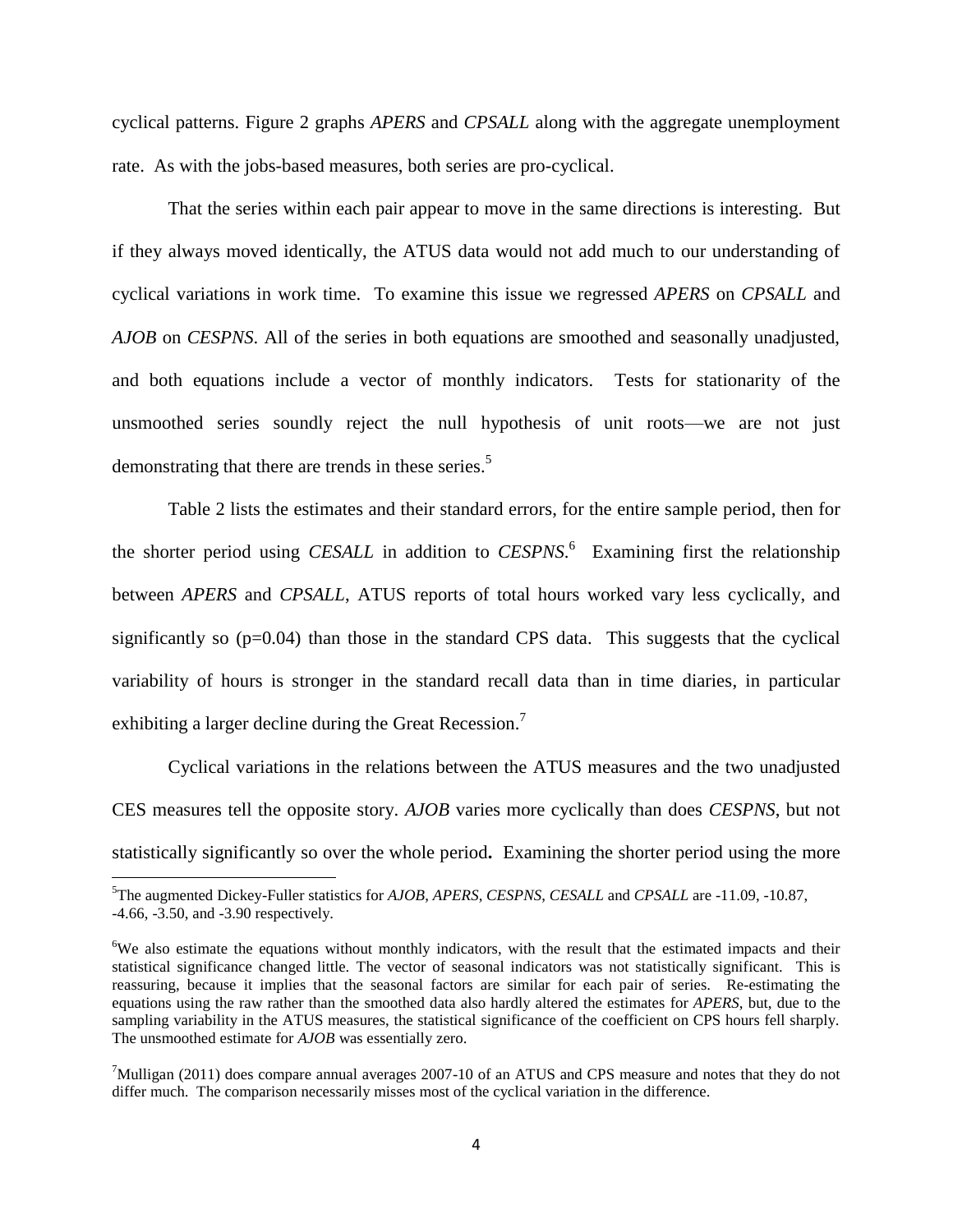closely comparable *CESALL* series, the time-diary measure shows significantly greater cyclical variation than *CESALL*; and we also find significantly greater cyclical variability in *AJOB* than in *CESPNS* over this shorter period. 8

The differences in the cyclical variations in the hours measures are not tiny: For example, a decline from the highest to the lowest point in the smoothed CPS hours over this period (a drop of 2.11 hours per week) is accompanied by a predicted decrease in *APERS* of only 1.33 hours. A change from the highest to the lowest point in the smoothed CES hours (a drop of 1.10 hours) is accompanied by a decrease in *AJOB* of 1.44 hours. In short, weekly hours of market work reported in time diaries, which have short recall and require the respondent to account for all 24 hours in the previous day, suggest different cyclical responses of hours worked than do our standard measures.

### **III. Implications for Measuring Labor Productivity over the Cycle**

Differences between aggregate measures of time worked and time paid derived from the ATUS, CES and CPS surveys are potentially important for interpreting the cyclical behavior of labor productivity as well as for answering more fundamental questions about causes and effects of the business cycle. Standard neoclassical production theory implies that output and labor hours should co-vary over the cycle, but hours worked should move with greater proportional amplitude as diminishing returns set in. Arthur Okun (1962) was one of the first to note that labor productivity measures (output per full-time worker equivalent, or output per hour paid) actually exhibit pro-cyclical behavior. This implies that the elasticity of labor input with respect to output is significantly less than unity, a regularity that appears robust across industrial

<sup>8</sup>The difference in cyclicality declines if we use a measure of *AJOB* that excludes short breaks and within-job travel*.* Implicitly, and quite sensibly, these are more cyclical than normal work time and more cyclical than payment for that time (CES hours).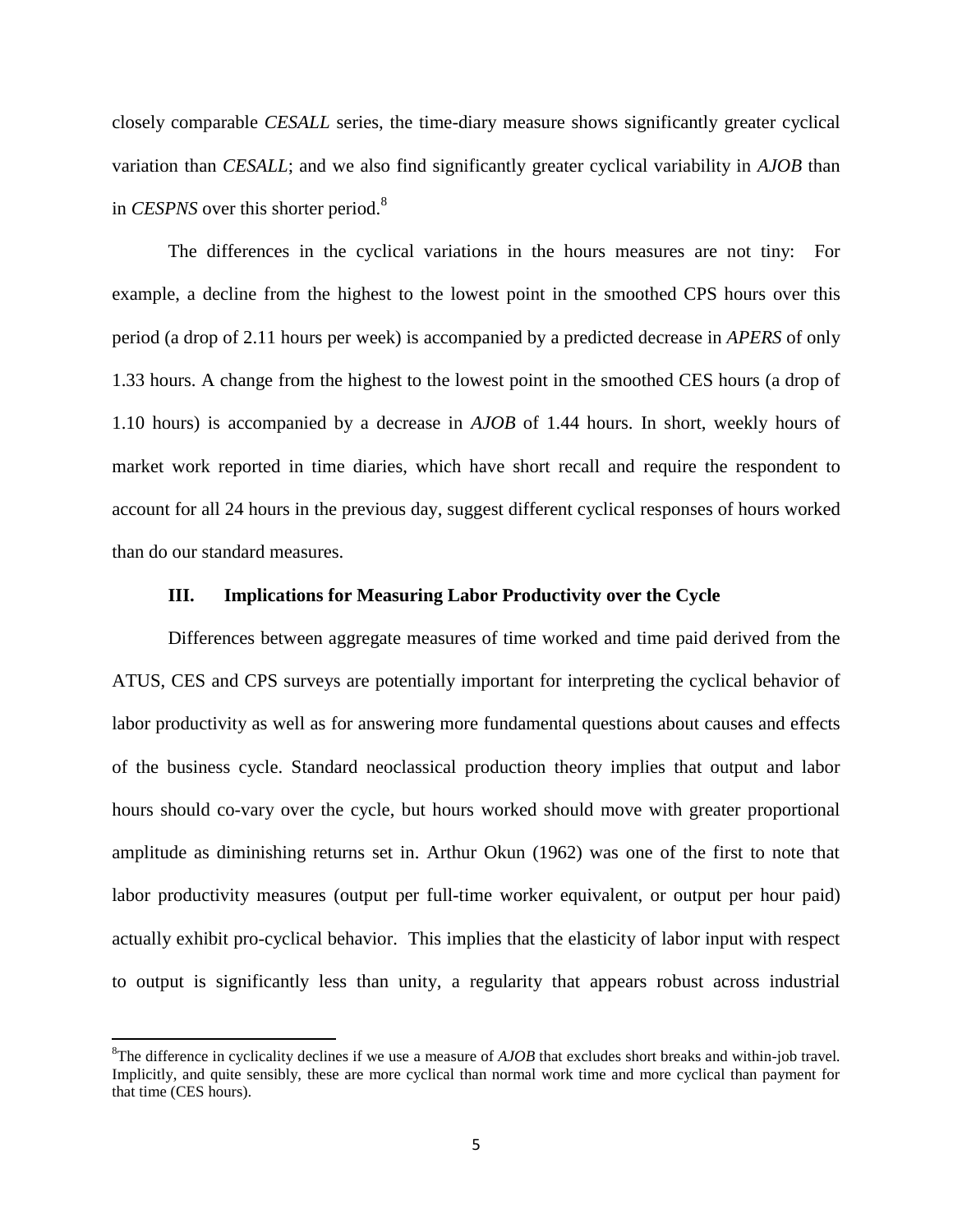countries.<sup>9</sup> Leading macroeconomic paradigms have accounted for this pro-cyclicality either by appealing to productivity shocks - exogenous shifts in total factor productivity that lift output, hours and productivity along a path of economic expansion - or to a combination of demand shocks, sticky nominal wages and/or prices, and monopolistic competition, possibly under increasing returns to scale.

While a positive correlation between labor productivity and output over the cycle was readily observable in U.S. data in the half-century following WWII, since the late 1980s researchers have found that this correlation has disappeared or recently perhaps even reversed. This has given rise to considerable theoretical efforts to rationalize these developments (e.g. Galí and Rens 2010, Mulligan 2011, McGrattan and Prescott 2012).

Besides shocks to total factor productivity, pro-cyclical labor productivity results from some combination of three factors. First, true output or labor input may be mis-measured, since firms often reallocate workers to less productive work in periods of low output, and the output of these workers may not be observed (for example, work in such activities as equipment maintenance, cleaning, painting, etc.). Arthur Okun invoked the image of "labor hoarding" to explain the reluctance of employers to shed workers in a downturn. Second, poorly measured or unobservable inputs that complement workers' time – such as workers' effort or capital utilization – will also affect the productivity of hours worked. Third, fixed labor-input requirements (so-called overhead labor) can induce pro-cyclical labor productivity over a range of labor input, even if the marginal product of labor is declining for all positive levels of

 $\overline{a}$ 

<sup>&</sup>lt;sup>9</sup>In quarterly U.S. data for 1969:1-2012:1 the contemporaneous correlation of HP-de-trended labor productivity (business-sector output per hour) with real GDP is 0.349, rising to 0.451 and 0.368 at two- and four-quarter lagged productivity. The contemporaneous correlation of first differences is 0.634. Burns-Mitchell diagrams for OECD countries confirm the pro-cyclicality of labor productivity in annual data (Burda and Charles Wyplosz 2013).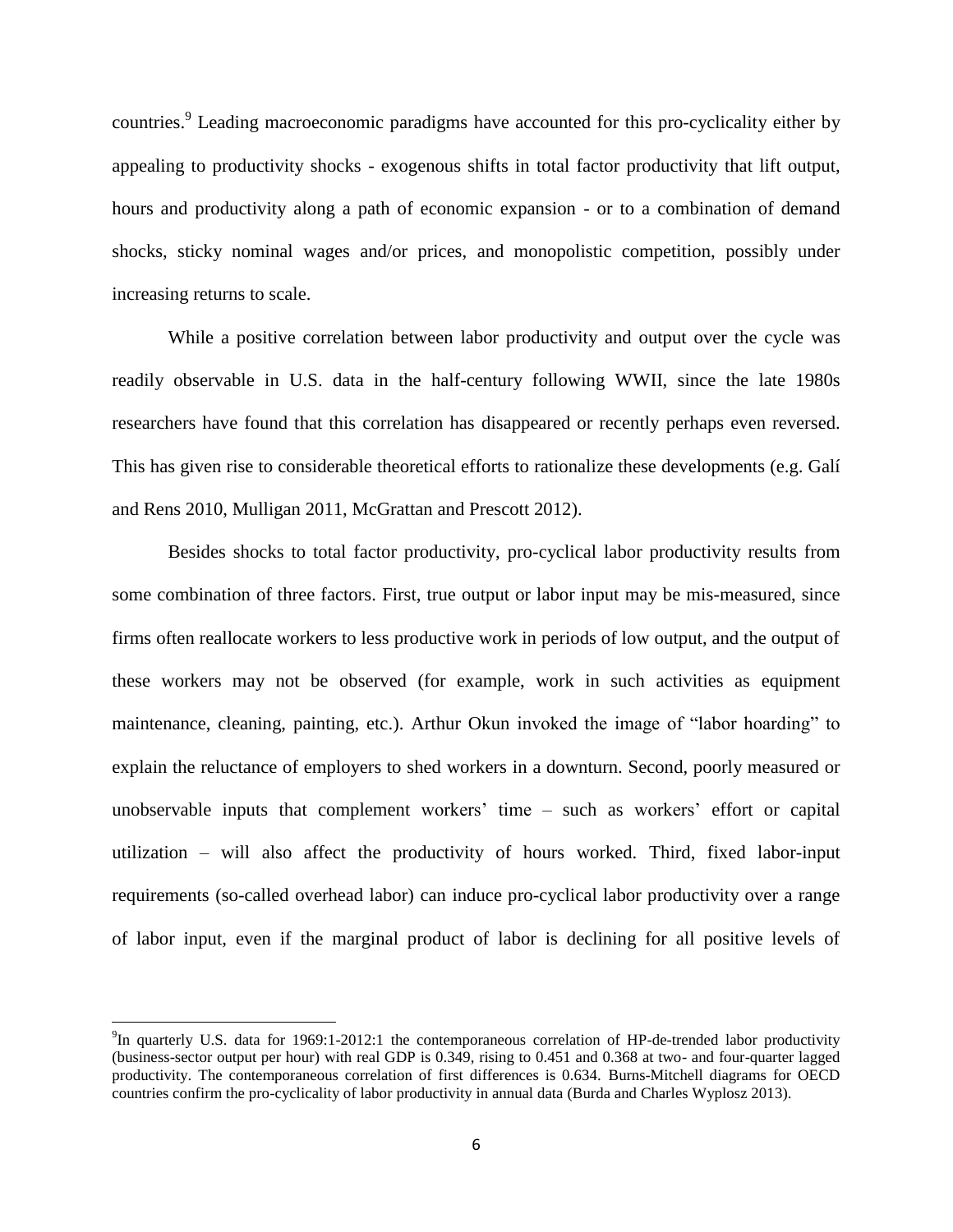production. Our results shed the most light on the first possibility and may help illuminate the others.

The CES production-worker hours series is the main source of hours data for the official BLS estimates of productivity growth. BLS adjusts these data to arrive at a measure that covers all workers. Simplifying the discussion slightly, to estimate average weekly hours for nonproduction workers BLS computes the ratio of non-production worker hours to production worker hours from CPS data and applies that ratio to CES production-worker hours, also adding hours worked by the self-employed and by unpaid family workers.

We compare cyclicality in the BLS productivity series for the business sector to two other series. The second productivity measure is a quarterly index proposed by Simona Cociuba et al. (2012) based on CPS hours worked on all jobs. The third is our transformation of that series based on ATUS hours per person, which we have back-casted from the regression relating *APERS* to *CPSALL* for 2003:1 - 2010:12 presented in Table 2. <sup>10</sup> We recognize the fragility underlying the back-casting, but the demonstrated difference in the cyclicality of *APERS* and *CPSALL* between 2003 and 2010 and the appeal of a short-recall diary approach to recording work hours suggests that this calculation may be instructive. Given our findings that responses to the CPS recall questions about hours differ cyclically from hours reported in the ATUS diaries,

l

<sup>&</sup>lt;sup>10</sup>We construct the first measure from the BLS series PRS84006092, the annualized seasonally adjusted quarterly change in business-sector labor productivity. The third productivity measure is a modified version of the Cociuba et al. series into which we substituted the back-casted ATUS average weekly hours for their average weekly hours series. The "predicted" ATUS weekly hours series is constructed from the regression of *APERS* on the monthly smoothed CPS hours series rate and monthly indicators, with the prediction being back-casted as 13.48663+.6274202\**CPSALL* (the constant term chosen so that predicted hours equal the average of APERS2 for 2003:1 – 2010:12). Specifically, we divided the Cociuba et al. productivity series by our back-casted hours series and then multiplied it by the weekly hours measure originally used to construct the series. Our series is available at [https://webspace.utexas.edu/hamermes/www/HoursRecession.xlsx.](https://webspace.utexas.edu/hamermes/www/HoursRecession.xlsx) The main difference between the Cociuba et al. measure and the official BLS measure is that the former includes nonprofits, government and the military. Their inclusion tends to push productivity growth toward zero, because inputs are used to estimate output, which makes productivity growth in these sectors equal to zero by construction. The ATUS weekly hours measure includes nonprofits and government, but not the military. Thus in the third series we are implicitly assuming that average weekly hours in the military are about the same as hours outside of the military.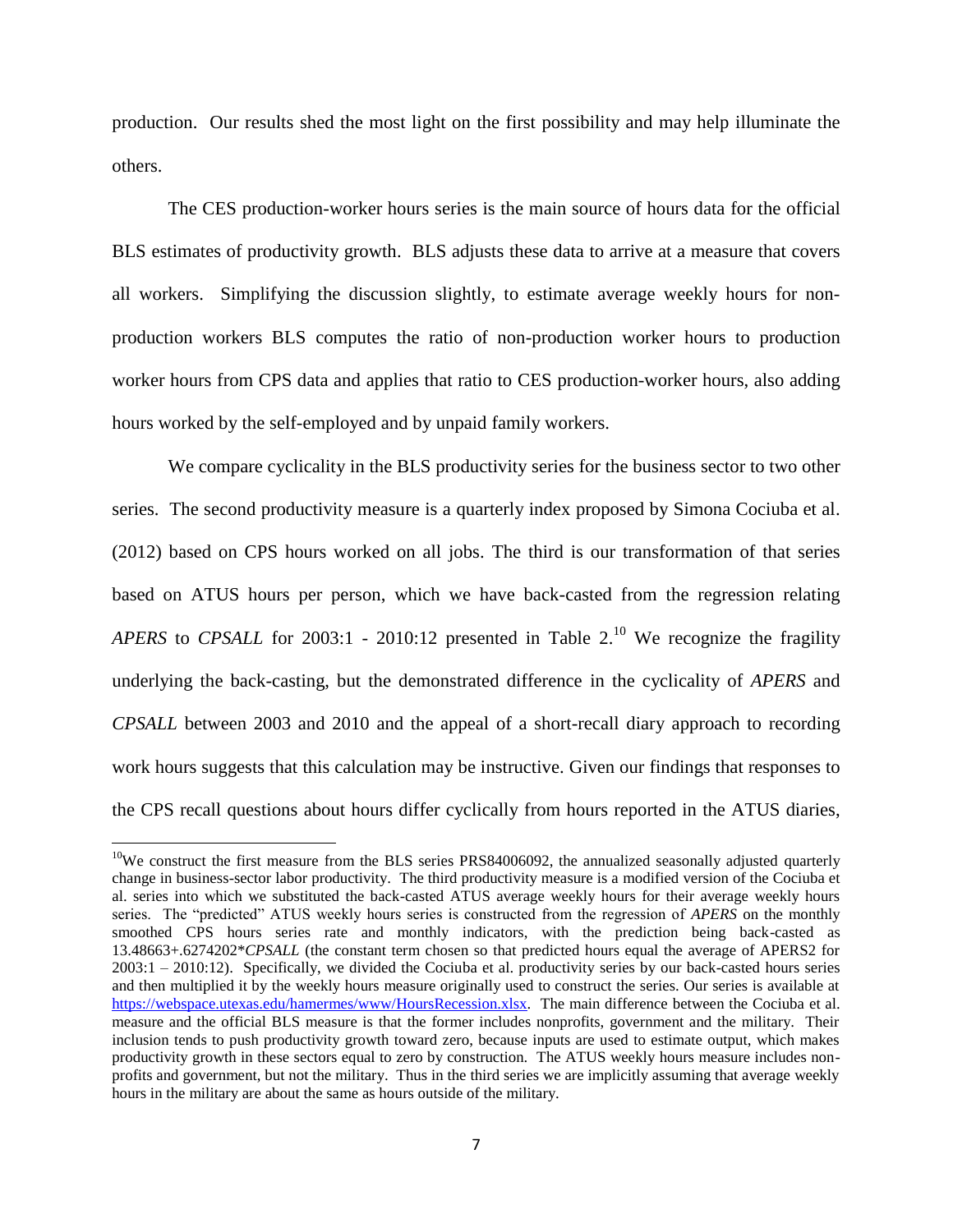this alternative productivity series will lead to different and perhaps more reliable inferences about the historical record of the cyclicality of productivity.

Regressing logarithms of each of the three productivity series--the official BLS series, the Cociuba et al. series, and a series based on the **actual** *APERS*--on the unemployment rate and a time trend for 2003:I - 2010:IV, we do find that each of these series **increases** with unemployment over this eight year period--but only the second series increases significantly. Using logarithms of the first two series and of our new productivity measure based on the **backcasted** *APERS* over the entire period 1961:I - 2011:IV, Table 3 presents estimates of regressions relating each of these to the quarterly average of the CPS unemployment rate. Each equation also includes a time trend, which should be superior to using de-trended productivity series. The BLS series appears remarkably a-cyclical. While the Cociuba et al. series does appear to move pro-cyclically over the half-century, falling when unemployment rises, this relationship is not statistically significant. The ATUS-based series, however, does vary significantly with the cycle; and the size of the relationship implies that a 5.5 percentage-point rise in the unemployment rate, essentially what was observed in the Great Recession, is associated over this half-century with a 1.8 percent drop in business-sector labor productivity.

#### **IV. Conclusion**

The apparently counter-cyclical behavior of labor productivity in the Great Recession has re-opened the debate on the role of productivity in macroeconomic fluctuations. Although labor productivity during the Great Recession is weakly counter-cyclical if the denominator is measured using the ATUS hours per employee series, it is the only series of the three that we considered that exhibits pro-cyclical behavior over the past 50 years. Furthermore, the cyclical changes in the difference between establishment and diary measures of labor input suggest that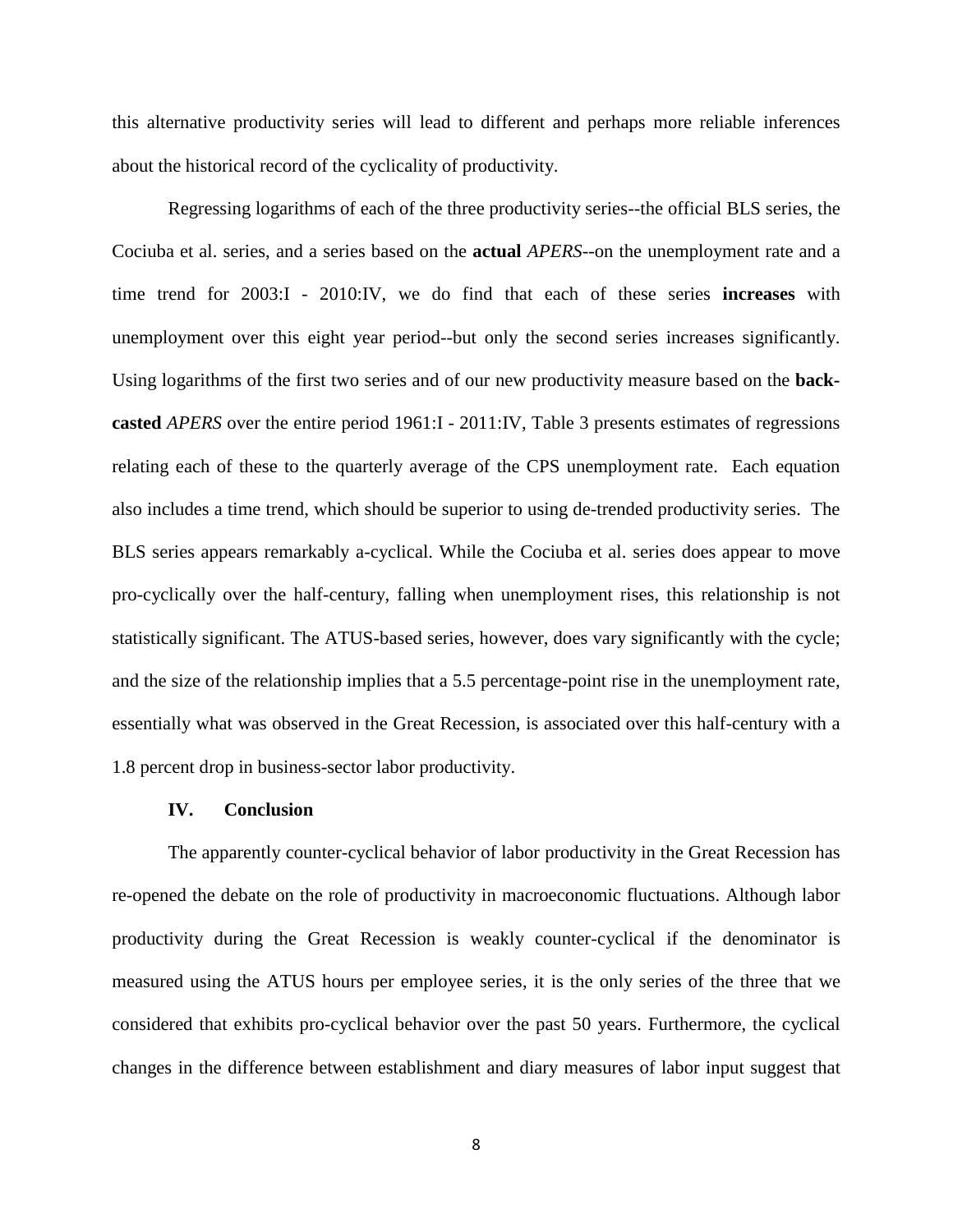the productivity shock description of the business cycle might be augmented by a careful modeling of the labor hoarding phenomenon, which appears to be a central feature of firms' behavior over the business cycle (e.g., Jon Fay and James Medoff, 1985). Our new monthly series on labor productivity, based on novel evidence on hours worked, may be useful in this regard.

Our analysis shows that the inferences that one draws about the cyclicality of hours differ when one uses what workers record about their work time in their diaries for the previous day rather than what they recollect about their work hours in the previous week. Given the differences between these hours series, and possible difficulties of recalling longer-ago activities unconstrained by any adding-up restriction, diary-based measures of work time might give a better picture of levels and cyclical changes in workers' well-being than does information about variation in work-hours based on one-week recall.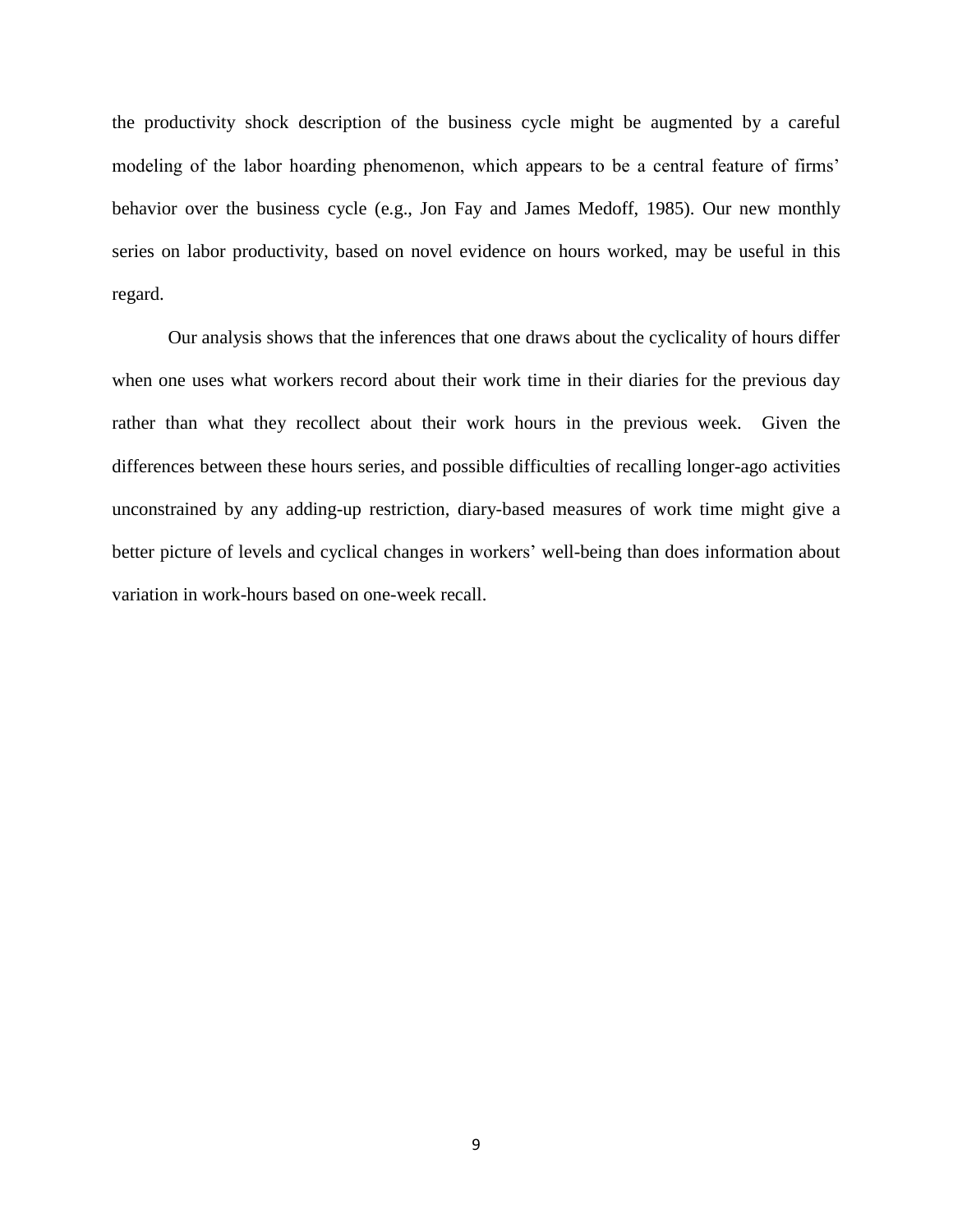#### **REFERENCES**

- **Aguiar, Mark, Erik Hurst and Loukas Karabarbounis**. 2011. "Time Use During Recessions." National Bureau of Economic Research Working Paper 17259.
- **Burda, Michael, and Daniel Hamermesh**. 2010. "Unemployment, Market Work and Household Production." *Economics Letters* 107(2): 131-3.
- **Burda, Michael, and Charles Wyplosz**. 2013. *Macroeconomics: A European Text*. Sixth edition. Oxford: Oxford University Press.
- **Cociuba, Simona, Edward Prescott, and Alexander Ueberfeldt**. 2012. "U.S. Hours and Productivity Behavior Using CPS Hours Worked Data: 1947-III to 2011-IV." Unpublished paper, University of Western Ontario.
- **Fay, Jon, and James Medoff**, 1985. "Labor and Output Over the Business Cycle: Some Direct Evidence," *American Economic Review* 75 (4): 638-55.
- **Frazis, Harley and Jay Stewart**. 2004. "What Can Time-Use Data Tell Us About Hours of Work?" *Monthly Labor Review* 127(12): 3-9.
- **and** 2010. "Why Do BLS Hours Series Tell Different Stories About Trends in Hours Worked?" In *Labor in the New Economy*, ed. Katharine Abraham, James Spletzer, and Michael Harper. Chicago: University of Chicago Press.
- **Galí, Jordi, and Thijs van Rens**. 2010. "The Vanishing Procyclicality of Labor Productivity." IZA Discussion Paper 5099.
- **Hagedorn, Marcus, and Iourii Manovskii.** 2011. "Productivity and the Labor Market: Comovement over the Business Cycle." *International Economic Review*, 52(3): 603-19.
- **Hamermesh, Daniel, Harley Frazis, and Jay Stewart**. 2005. "Data Watch: The American Time Use Survey." *Journal of Economic Perspectives* 19(1): 221-32.
- **Juster, F. Thomas, and Frank Stafford**. 1991. "The Allocation of Time: Empirical Findings, Behavioral Models, and Problems of Measurement." *Journal of Economic Literature* 29(2): 471-522.
- **McGrattan, Ellen, and Edward Prescott**. 2012. "The Labor Productivity Puzzle." Federal Reserve Bank of Minneapolis Working Paper 694.
- **Mulligan, Casey.** 2011. "Rising Labor Productivity During the 2008-9 Recession." National Bureau of Economic Research Working Paper 17584.
- **Okun, Arthur**. 1962. "Potential GNP: Its Measurement and Significance." *Proceedings of the Business and Economic Statistics Section of the American Statistical Association*: 98-104.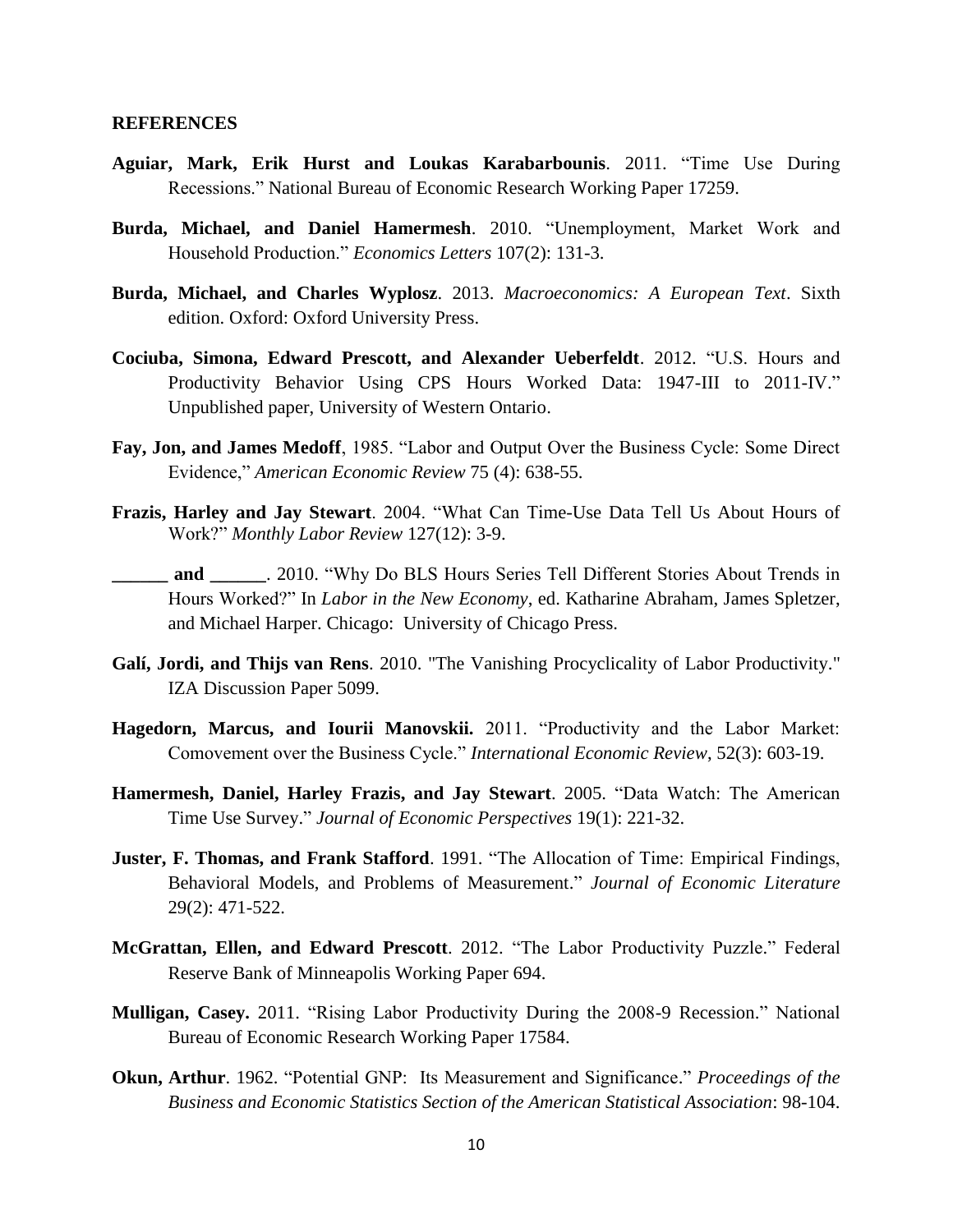**Ramey, Valerie**. 2012. "The Impact of Hours Measures on the Trend and Cycle Behavior of U.S. Labor Productivity." Unpublished paper, University of California—San Diego.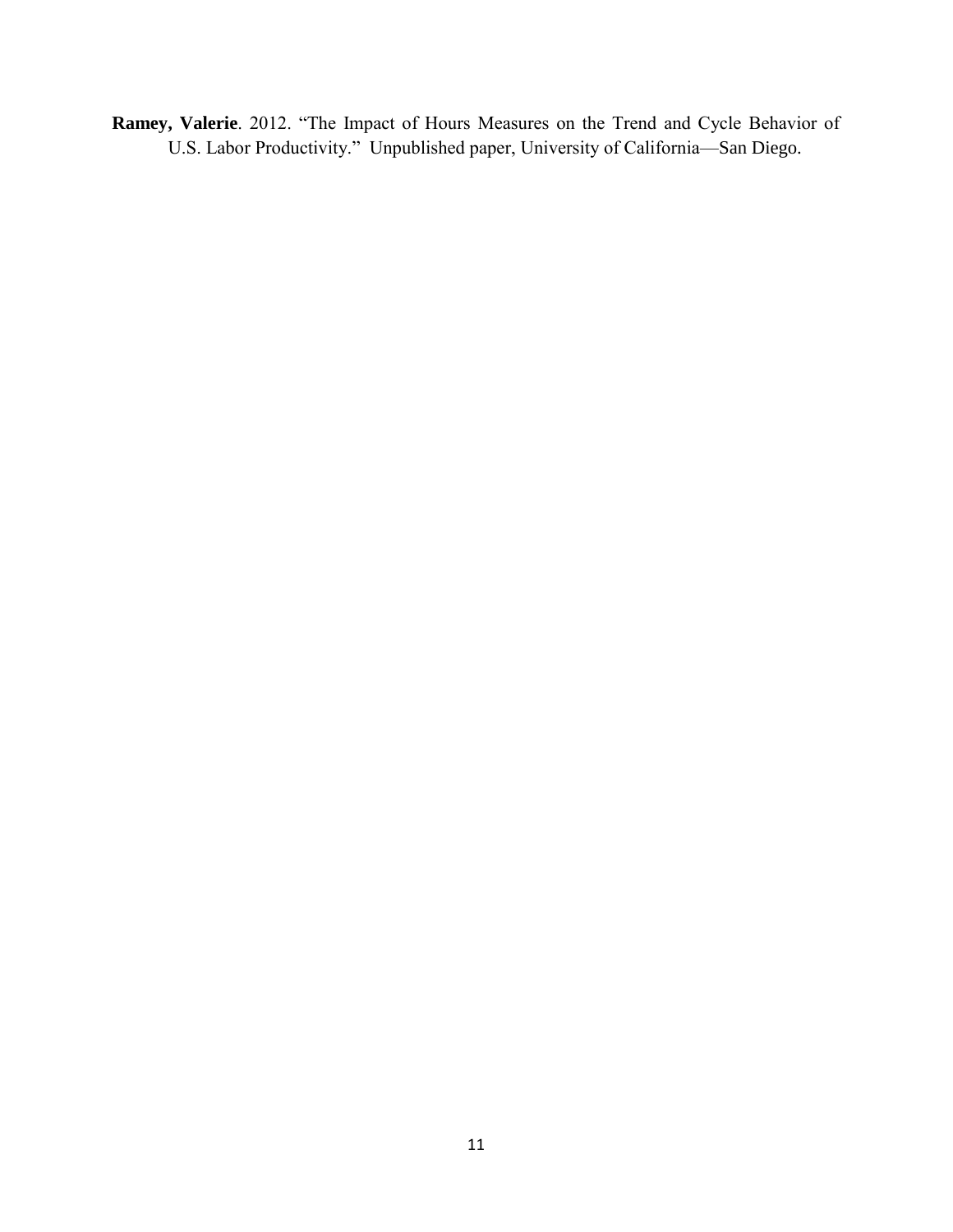### **Table 1. Means and Standard Deviations of Hours Measures**\*

### **2003:01-2010:12**

| <b>APERS</b> | <i>CPSALL</i> | AJOB   | <b>CESPNS</b> |
|--------------|---------------|--------|---------------|
| 37.87        | 38.82         | 34.41  | 33.63         |
| (2.00)       | (0.57)        | (1.87) | (0.34)        |

### **2006:03-2010:12**

| AJOB   | <b>CESPNS</b> | <i><b>CESALL</b></i> |
|--------|---------------|----------------------|
| 34.50  | 33.58         | 34.31                |
| (2.07) | (0.39)        | (0.37)               |

\*These are unsmoothed seasonally unadjusted series.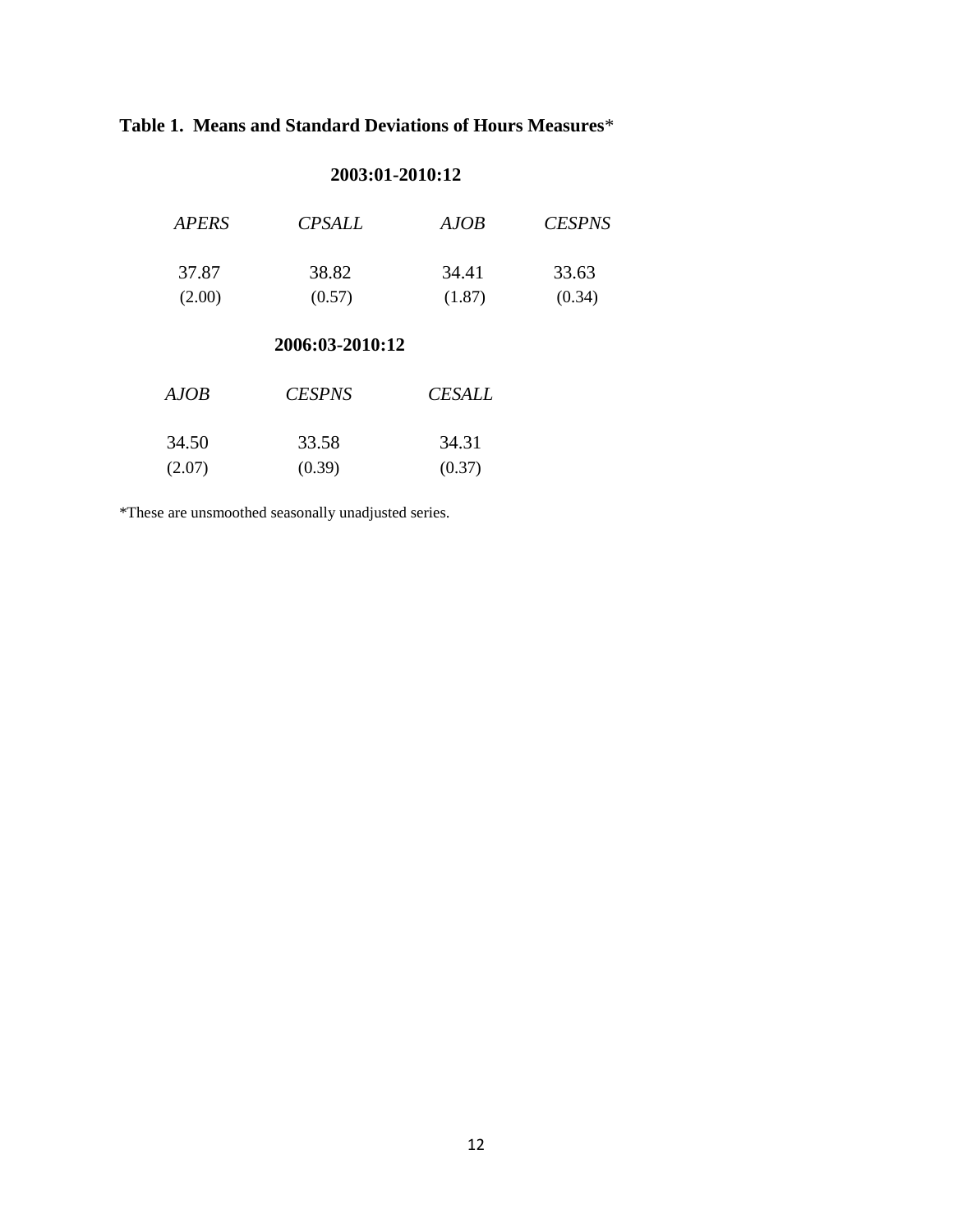### **Table 2. Variation of ATUS Hours with Other Hours Measures, Based on Five-Month Centered Moving Averages\***

### **2003:03-2010:10**

|            | Dep. Var.: APERS |                  |                 | <b>AJOB</b>      |
|------------|------------------|------------------|-----------------|------------------|
| Ind. Var.: | <b>CPSALL</b>    | 0.627<br>(0.178) | <b>CESPNS</b>   | 1.308<br>(0.307) |
| Adj. $R^2$ |                  | 0.124            |                 | 0.204            |
|            |                  |                  | 2006:05-2010:10 |                  |
|            | Dep. Var.:       | AJOB             |                 | <b>AJOB</b>      |
| Ind. Var.: | <b>CESPNS</b>    | 1.865<br>(0.328) | <b>CESALL</b>   | 1.940<br>(0.335) |
| Adj. $R^2$ |                  | 0.366            |                 | 0.376            |

\* Standard errors in parentheses here and in Table 3. Regressions also include a vector of monthly indicators.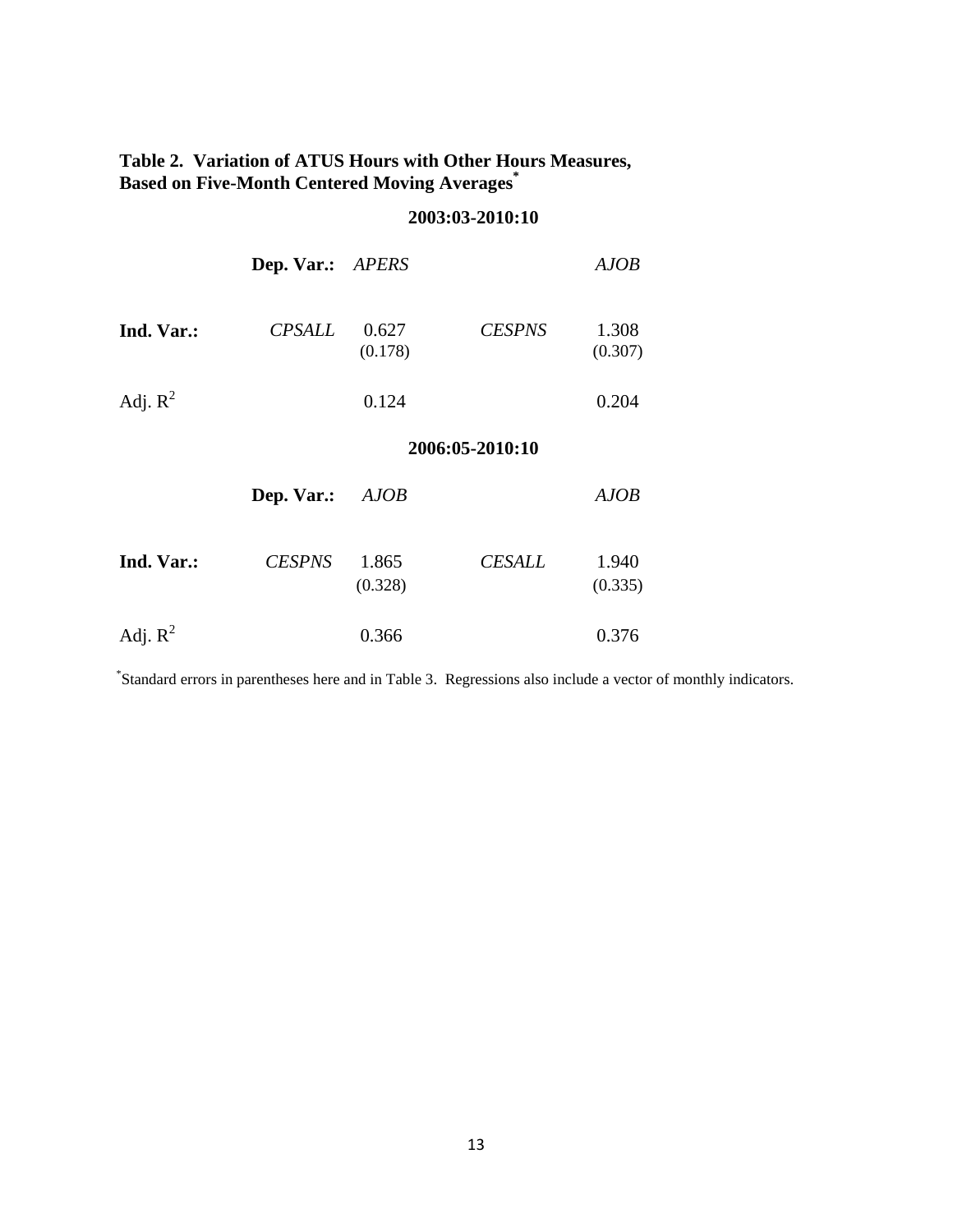## **Table 3. Estimated Cyclical Responsiveness of Three Measures of ln(Labor Productivity), 1961:I - 2011:IV**

| <b>Productivity Measure:</b> | <b>BLS</b> Business<br>Productivity | Cociuba et al.<br>Productivity | (2) Adjusted Using<br><b>Back-casted APERS</b> |
|------------------------------|-------------------------------------|--------------------------------|------------------------------------------------|
|                              | (1)                                 | (2)                            | (3)                                            |
| <b>CPS</b> Unemployment Rate | $-0.0000626$                        | $-0.000817$                    | $-0.00329$                                     |
|                              | (0.00150)                           | (0.00144)                      | (0.00136)                                      |
| Trend                        | 0.00498                             | 0.00375                        | 0.00371                                        |
|                              | (0.00004)                           | (0.00004)                      | (0.00004)                                      |
| Adj. $R^2$                   | 0.987                               | 0.978                          | 0.981                                          |